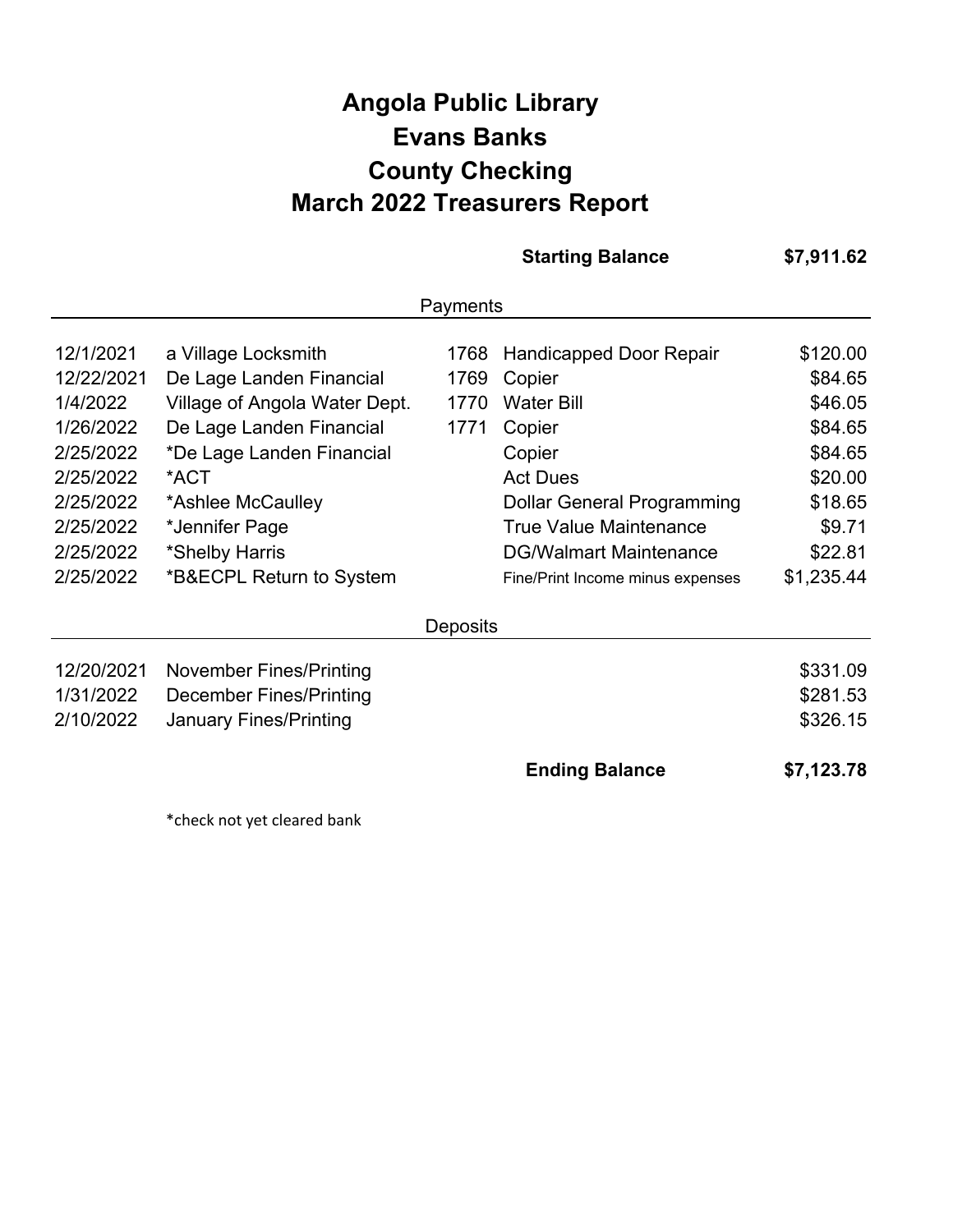## **Angola Public Library Lake Shore Credit Union March 2022 Treasurers Report Private/Donated Checking**

|                      |                                                                                          |     | <b>Starting Balance</b>                             |             | \$1,173.99  |
|----------------------|------------------------------------------------------------------------------------------|-----|-----------------------------------------------------|-------------|-------------|
|                      | Payments                                                                                 |     |                                                     |             |             |
|                      | 12/1/2021 *Brandon McCaulley                                                             | 211 | <b>Painting Supplies</b>                            |             | \$109.13    |
|                      | 12/1/2021 Sherwin Williams Co.                                                           | 212 | Paint                                               |             | \$112.62    |
|                      | 12/1/2021 Angola Pennysaver                                                              | 213 | <b>Harvest Dinner Ad</b>                            |             | \$109.65    |
|                      | 12/1/2021 Jennifer Page                                                                  | 214 | Program Supplies/Paint Supplies                     |             | \$57.29     |
|                      | 12/1/2021 Shelby Harris                                                                  | 215 | Christmas program<br>supplies/Paint supplies        |             | \$67.80     |
|                      | 12/22/2021 Carpets Plus                                                                  | 216 | Carpet Supplier (Grant)                             |             | \$7,960.00  |
|                      | 12/22/2021 *Buffalo Carpet & Flooring                                                    | 217 | Carpet Installation (Grant)                         |             | \$3,840.00  |
|                      | 12/22/2021 Allen Electric Inc                                                            | 218 | Floor Outlets (Grant)                               |             | \$1,476.00  |
|                      | 1/26/2022 B&ECPL                                                                         | 219 | <b>Teacher's Asso Sponsor</b><br><b>Books Final</b> |             | \$23.97     |
|                      | <b>Deposits</b>                                                                          |     |                                                     |             |             |
|                      |                                                                                          |     |                                                     |             |             |
|                      | 12/21/2021 Transfer from Savings                                                         |     |                                                     |             | \$12,000.00 |
|                      | 12/22/2021 Transfer from Savings                                                         |     |                                                     |             | \$1,500.00  |
|                      |                                                                                          |     | <b>Ending Balance</b>                               |             | \$917.53    |
|                      |                                                                                          |     |                                                     |             |             |
|                      |                                                                                          |     |                                                     |             |             |
|                      |                                                                                          |     | <b>Private/Donated Savings</b>                      |             |             |
|                      |                                                                                          |     |                                                     |             |             |
|                      | Payments                                                                                 |     | <b>Starting Balance</b>                             |             | \$30,597.35 |
|                      |                                                                                          |     |                                                     |             |             |
|                      | 12/21/2021 Transfer to Checking                                                          |     |                                                     |             | \$12,000.00 |
|                      | 12/22/2021 Transfer to Checking                                                          |     |                                                     |             | \$1,500.00  |
|                      | <b>Deposits</b>                                                                          |     |                                                     |             |             |
|                      |                                                                                          |     |                                                     |             |             |
| 12/20/2021 Donations |                                                                                          |     | <b>Till/Schiedel</b>                                |             | \$125.00    |
| 12/20/2021 Donations |                                                                                          |     | <b>Book Club</b>                                    |             | \$100.00    |
|                      | 12/29/2021 Book Sale \$184.15/Candy Bars \$298.00/<br>Bags \$33.00/Donation Jar \$285.12 |     |                                                     | <b>Book</b> | \$800.27    |
| 12/30/2021 Interest  |                                                                                          |     |                                                     |             | \$2.15      |
|                      | 2/24/2022 Donation (Memorial)                                                            |     | Sharon Stottlar (for books)                         |             | \$50.00     |
|                      | 2/24/2022 Donation                                                                       |     | Jennifer Page (book sale)                           |             | \$18.26     |